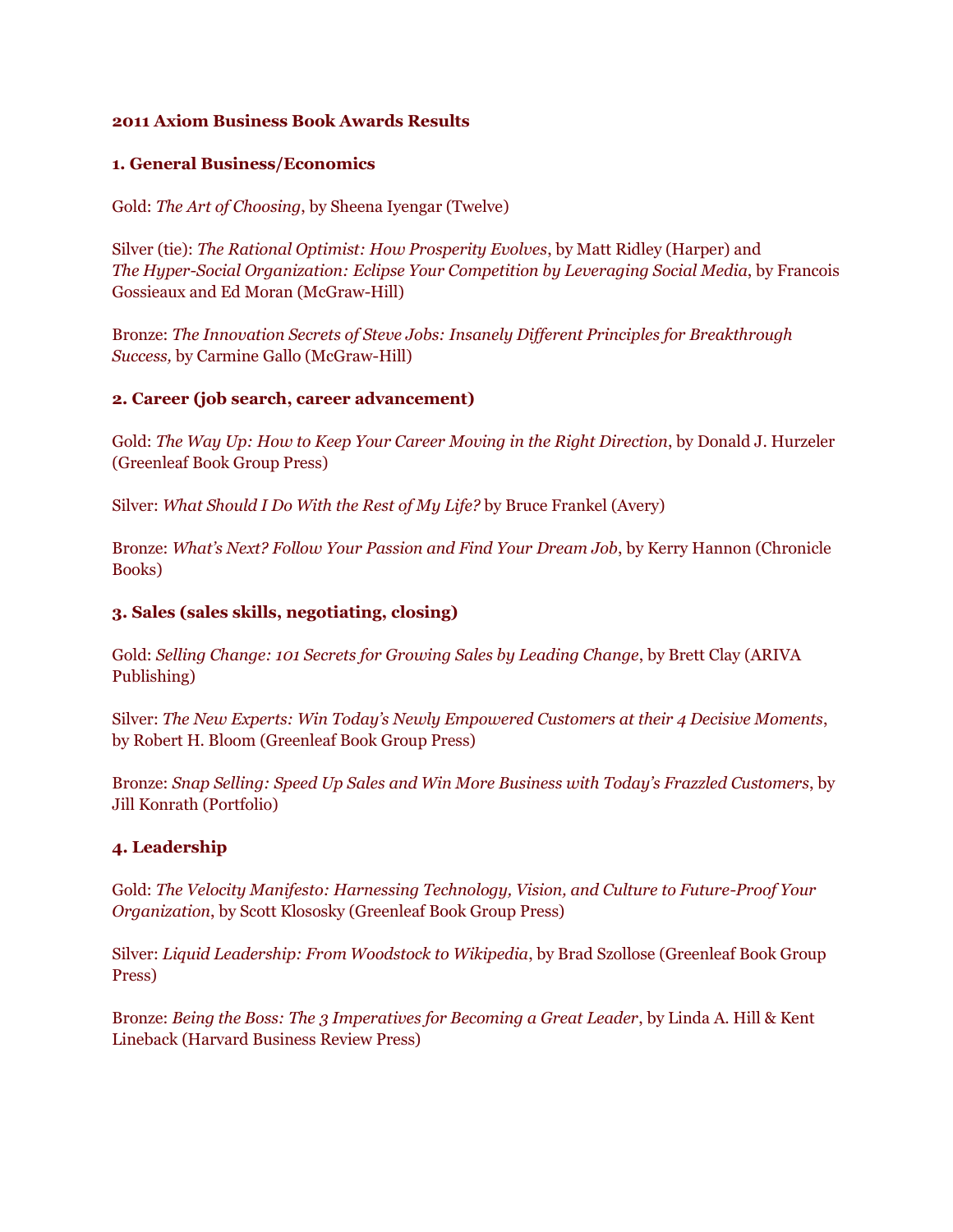### **5. Communication Skills/Networking**

Gold: *Resonate: Present Visual Stories That Transform Audiences*, by Nancy Duarte (John Wiley & Sons)

Silver (tie): *The Power of Framing: Creating the Language of Leadership*, by Gail T. Fairhurst (Jossey-Bass) and *When the Headline Is You: An Insider's Guide to Handling the Media*, by Jeff Ansell (Jossey-Bass)

Bronze: *Buy-In: Saving Your Good Idea from Getting Shot Down*, by John P. Kotter (Harvard Business Review)

# **6. Business Ethics**

Gold: *Giving Voice to Values: How to Speak Your Mind When You Know What's Right*, by Mary C. Gentile (Yale University Press)

Silver: *Rebuilding Trust in the Workplace*, by Dennis Reina & Michelle Reina (Berrett-Koehler Publishers)

Bronze: *The Refractive Thinker: Ethics, Leadership, and Globalization,* Edited by Cheryl Lantz (The Lentz Leadership Institute)

# **7. Operations Management/Productivity/TQM**

Gold: *Chasing Stars: The Myth of Talent and the Portability of Performance*, by Boris Groysberg (Princeton University Press)

Silver: *Construction Project Management*, by J.F. McCarthy (Pareto Publishing)

Bronze: *Agile Productivity Unleashed: Proven Approaches for Achieving Real Productivity Gains in ANY Organization*, by Jamie Lynn Cooke (IT Governance Publishing)

# **8. Human Resources/Employee Training**

Gold: *The M-Factor: How the Millennial Generation is Rocking the Workplace*, by Lynne C. Lancaster and David Stillman (Harper Business)

Silver: *Get Rid of the Performance Review!* by Samuel A. Culbert (Business Plus)

Bronze: *The 2020 Workplace: How Innovative Companies Attract, Develop, and Keep Tomorrow's Employees Today*, by Jeanne C. Meister & Karie Willyerd (Harper Business)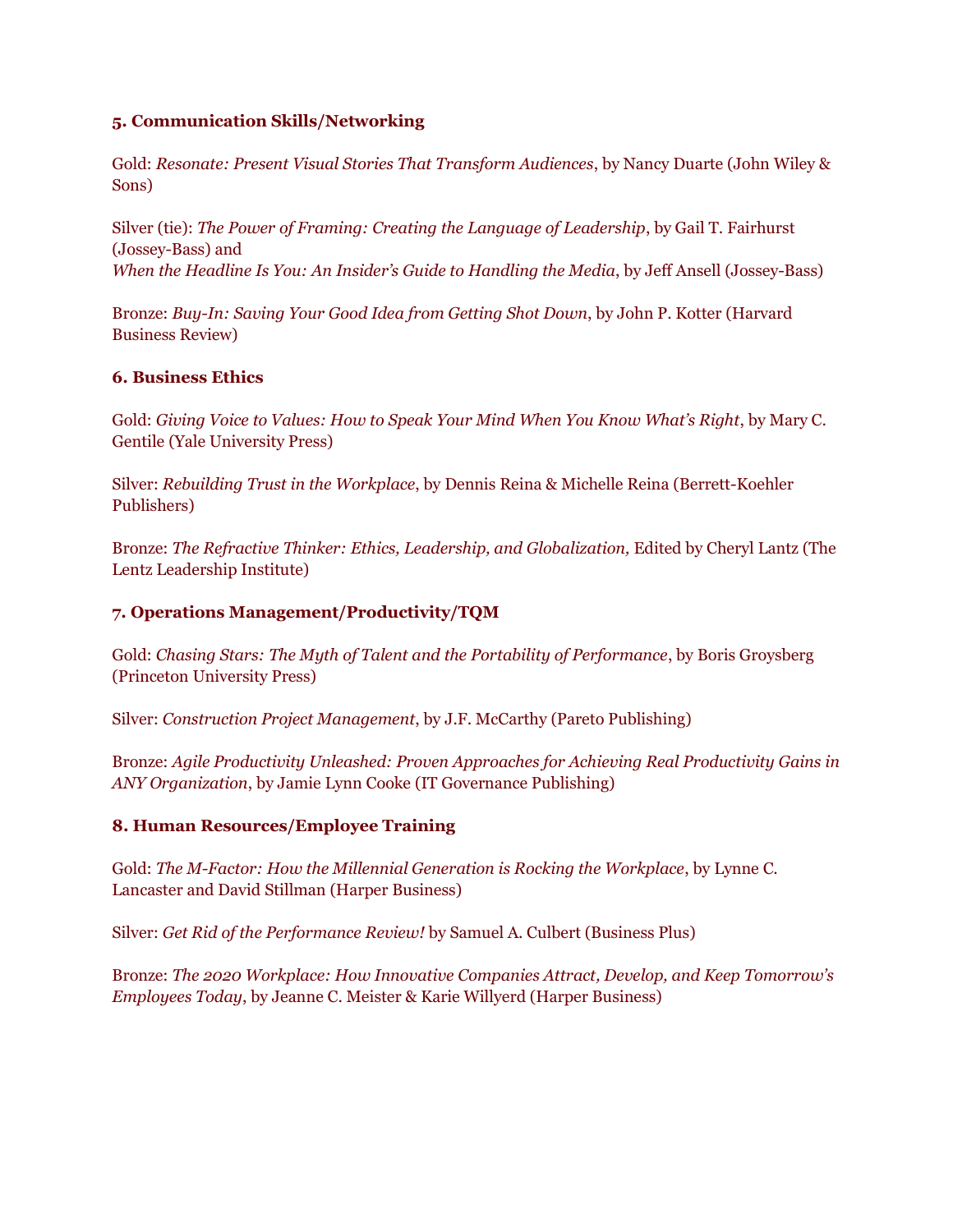# **9. Entrepreneurship**

Gold: *The Entrepreneur Equation: Evaluating the Realities, Risks, and Rewards of Having Your Own Business*, by Carol Roth (BenBella)

Silver: *The Invention of Enterprise: Entrepreneurship from Ancient Mesopatamia to Modern Times*, Edited by David S. Landes, Joel Mokyr & William J. Baumol (Princeton University Press)

Bronze: *Selling Sunshine: 75 Tips, Tools, and Tactics for Becoming a Wildly Successful Entrepreneur*, by Tony Hartl (Greenleaf Book Group Press)

# **10. Philanthropy/Charity/Nonprofit**

Gold: *Change Philanthropy: Candid Stories of Foundations Maximizing Results through Social Justice*, by Alicia Epstein Korten (Jossey-Bass)

Silver: *At the Crossroads: Not-for-Profit Leadership Strategies for Executives and Boards*, by Philip Coltoff (John Wiley & Sons)

Bronze: *Nonprofit Sustainability: Making Strategic Decisions for Financial Viability*, by Jeanne Bell, Jan Masaoka, Steve Zimmerman (Jossey-Bass)

### **11. International Business/Globalization**

Gold: *The Next Boom: What You Absolutely, Positively Have to Know About the World Between Now and 2025*, by Jack W. Plunkett (BizExecs Press)

Silver: *The Last Economic Superpower: The Return of Globalization, the End of American Dominance, and What We Can Do About It*, by Joseph P. Quinlan (McGraw-Hill)

Bronze: *Beyond the Beaker: How to Achieve Successful Market Adoption for Emerging Technologies*, by Paul Patterson (Kohritsu Press)

**12. Personal Finance/Investing** (estate planning, stocks, bonds)

Gold: *What Investors Really Want*, by Meir Statman (McGraw-Hill)

Silver: *Smarter than the Street: Invest and Make Money in any Market*, by Gary Kaminsky (McGraw-Hill)

Bronze (tie): *If I'm So Smart...Where Did All My Money Go?* by Doug Warshauer (CFMB Books) and *Taming Change with Portfolio Management*, by Pat Durbin and Terry Doerscher (Greenleaf Book Group Press)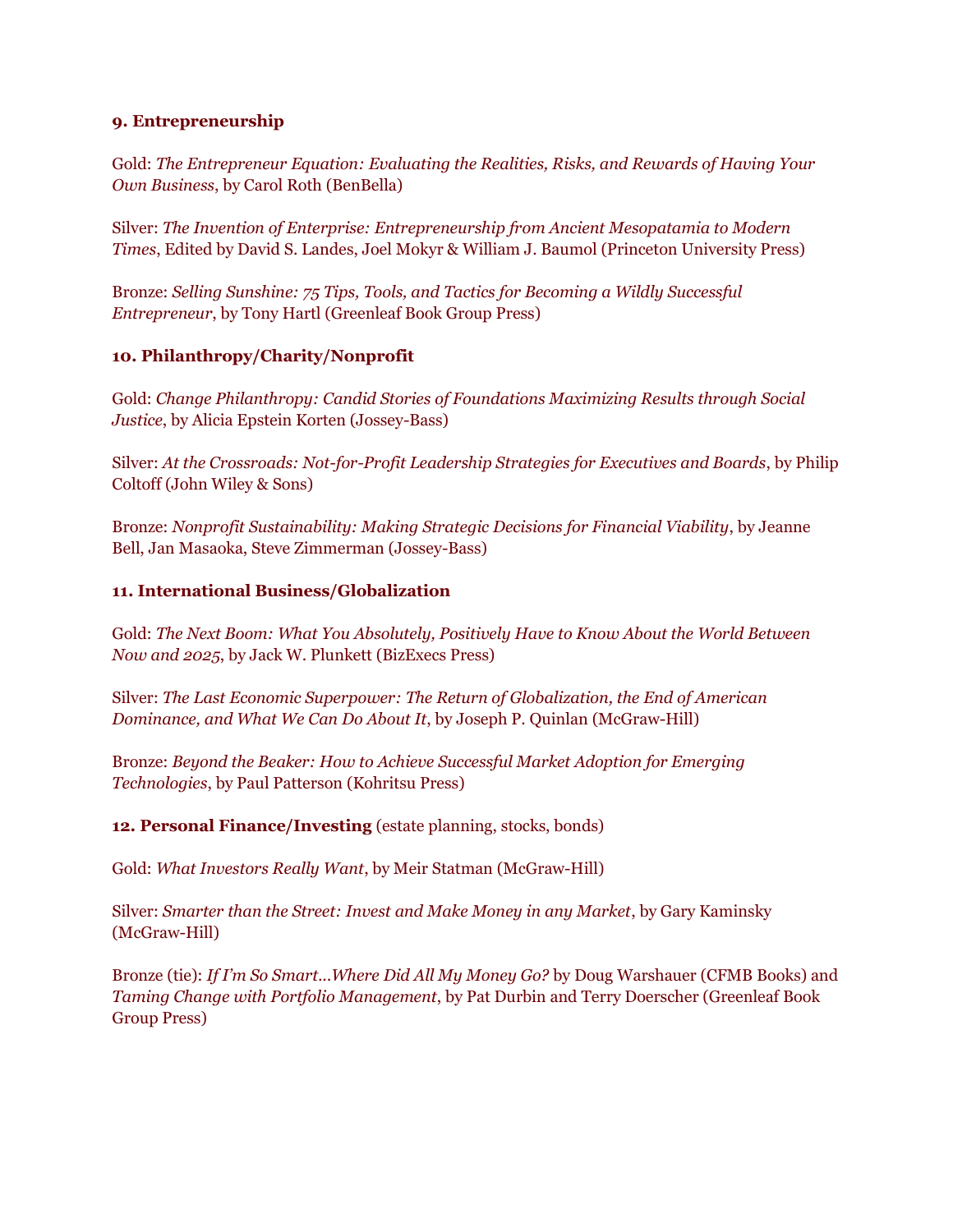# **13. Retirement Planning**

Gold: *The AARP Retirement Survival Guide: How to Make Smart Financial Decisions in Good Times and Bad*, by Julie Jason (Sterling)

Silver: *Retirement Breakthrough: The Safe, Secure Way to Guaranteed Income You Can't Outlive – In Any Economy*, by Dick Duff, JD, CLU (Greenleaf Book Group Press)

Bronze: *Retirement Readiness: Creating Your Vision, Knowing Your Position, & Preparing for Your Future*, by Mike Bonacorsi CFP® (Peter E. Randall Publisher)

### **14. Coaching/Mentoring**

Gold: *Nice Bike: Making Meaningful Connections On the Road of Life*, by Mark Scharenbroich (Echo Bay Publishing)

Silver: *"What Could Happen If You Do Nothing?": A Manager's Handbook for Coaching Conversations*, by Jane Murphy (Giraffe Business Publishing)

Bronze: *The Accidental Sales Manager: A Survival Guide for CEOs Who Find Themselves Managing Salespeople*, by Suzanne M. Paling (Entrepreneur Press)

### **15. Success/Motivation**

Gold: *Comebacks: Powerful Lessons from Leaders*, by Andrea Redmond & Patricia Crisafulli (Jossey-Bass)

Silver: *Working Together: Why Great Partnerships Succeed*, by Michael Eisner, with Aaron Cohen (Harper Business) Bronze: *Super Rich: A Guide to Having it All*, by Russell Simmons (Gotham Books)

# **16. Advertising/Marketing/PR/Event Planning**

Gold: *Everything I Know about Marketing I Learned from Google*, by Aaron Goldman (McGraw-Hill)

Silver: *The Experience Effect: Engage Your Customers with a Consistent and Memorable Brand Experience*, by Jim Joseph (AMACOM)

Bronze (tie): *Marketing: Unmasked*, by Erik Wolf & Stephanie Frost (Zero-G Creative) and *Empowered: Unleash Your Employees, Energize Your Customers, Transform Your Business*, by Josh Bernoff & Ted Schadler (Harvard Business Review Press)